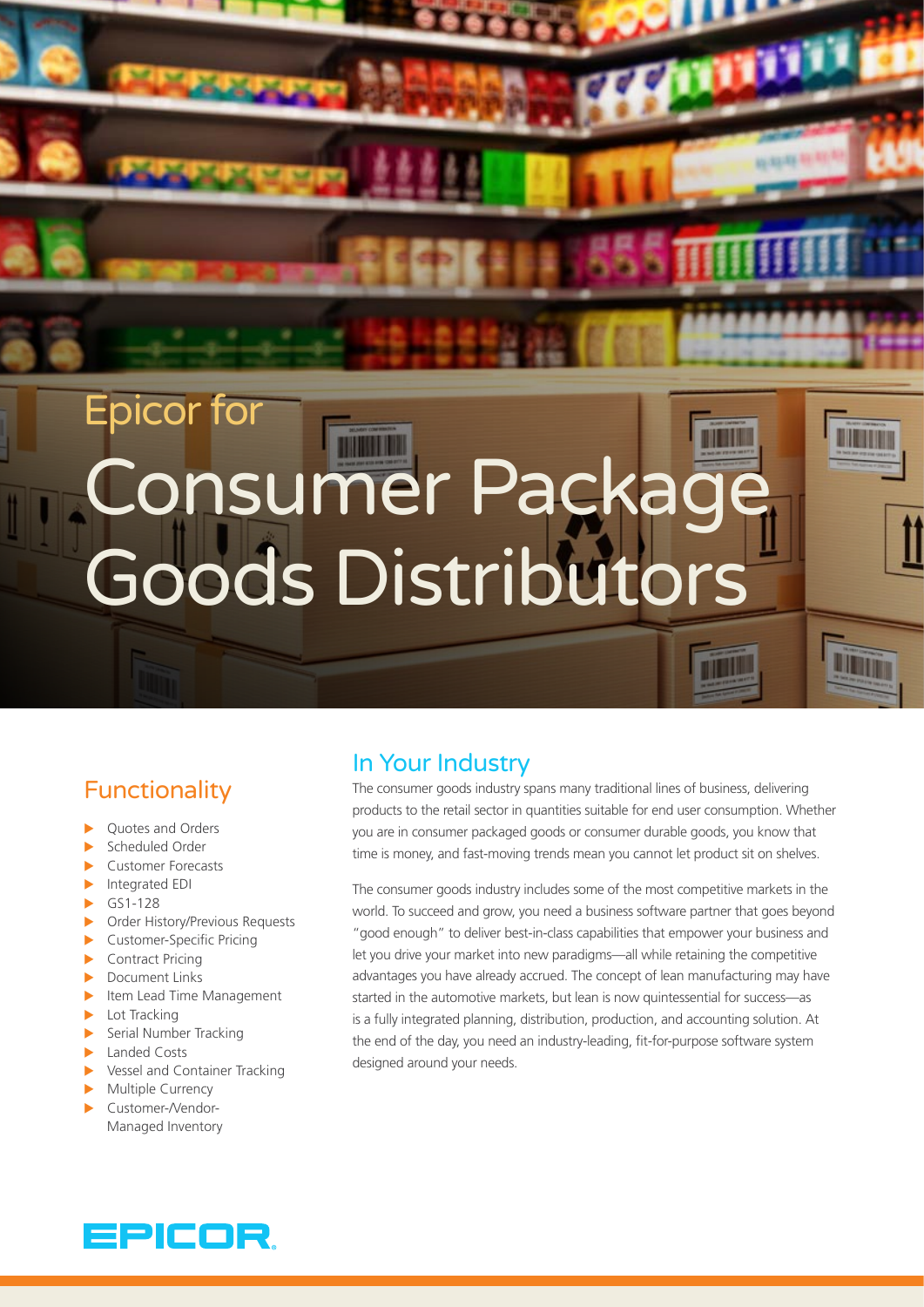

Your customers may include distribution centers, local retail outlets, large multisite vendors, or a combination of these. Each customer will have their own procedures for ordering. You may be able to influence some customers to send you orders in your preferred format, but others will have their own way of working, and you need to support this or let your competitors take the business. You need to handle orders that are faxed, emailed, or sent in via Microsoft Excel. Some customers release orders from their forecast, while others send orders via electronic data interchange (EDI). You need a system that lets you respond to customer requests with accurate information—whether it be a faxed/emailed order acknowledgements or EDI. In an increasingly competitive world, the way you work with your customers can be as important as the products you supply.

## A Comprehensive Solution

With more than a half-century of distribution experience, Epicor helps distributors grow sales, improve margins, and increase productivity with ERP systems that keep them healthy and thriving in today's highly competitive marketplace.

The Epicor Prophet 21 system is a leading ERP solution for distributors. Prophet 21 system is a fit-for-purpose, cloud-ready business system that combines proven distribution expertise with an end-to-end, web-enabled infrastructure and modern technology stack. Cloud and onpremises deployment options are both available, and distributors can start with an on-premises deployment and easily migrate to the cloud as their needs change.

Prophet 21 enables your most critical business areas to work more efficiently, including:

- **Example 2** Customer Relationship Management (CRM)
- **Dider Management**
- $\blacktriangleright$  eCommerce
- Inventory Management and Purchasing
- **X** Wireless Warehouse Management System
- $\blacktriangleright$  Finance and Accounting
- $\blacktriangleright$  Manufacturing
- $\blacktriangleright$  Service and Maintenance
- $\blacktriangleright$  Business Intelligence
- Enterprise Content Management (ECM)

As a consumer goods distributor, you need a technology provider who understands your needs. You must also choose a business partner with wide-ranging industry expertise and a vision to help guide you into the future. Epicor offers both. When you partner with Epicor, you can expect industry leading in technology solutions, professional services, and the industry-specific functionality you need to grow your business.

#### Quotes and Orders

Your order management processes directly affect your customers and how they view your business. Customers demand faster, better service and will go elsewhere if you can't meet their needs.

Prophet 21 enables you to complete the entire order entry process from one screen, allowing you to:

- $\blacktriangleright$  Enter quotes and orders
- Convert quotes to orders
- Check stock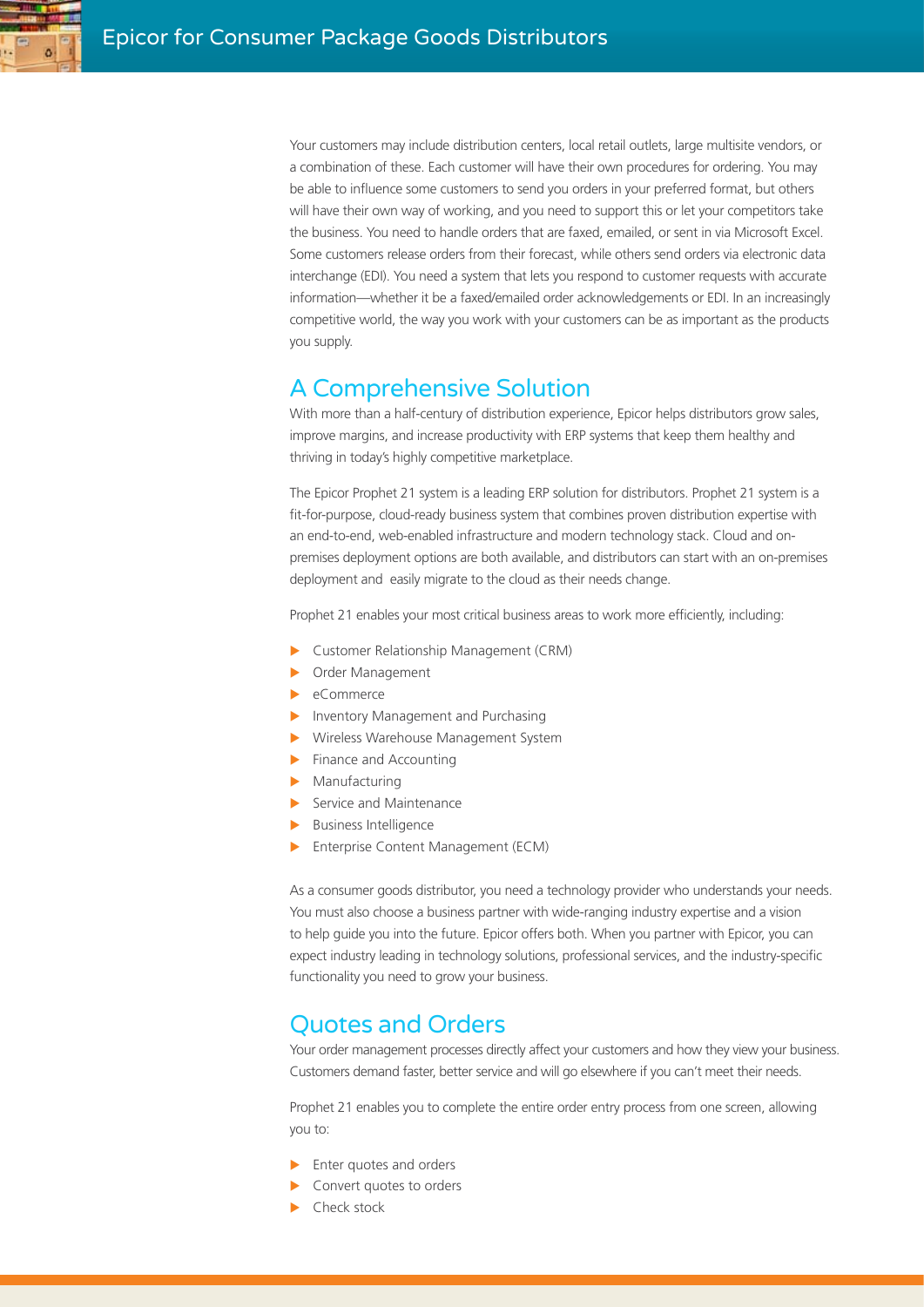

- Expedite orders
- Search price and availability requests
- View past invoices
- Verify shipping preferences

Whether orders are entered at the counter, remotely via a mobile computing device or laptop, through EDI, or over the web, information goes directly into your Prophet 21 solution for faster processing and no rekeying errors.

## Scheduled Orders

Customers sometimes place orders that will ship over time. Delivery dates can vary from item to item or even within an item—requiring distributors to ship specific items or quantities on specific dates. Many distributors enter these as separate orders or track these orders outside their system—in spreadsheets or on paper. The Prophet 21 solution allows distributors to handle these types of orders directly in Order Entry.

Prophet 21 Order Entry allows you to manage release dates at both the order and line level. Multiple releases can be scheduled for the same order and can be entered using a specific date or using a rule—for example, 12 releases, once a month, that start on a specific date. Default settings allow you to determine when the order is expedited and picked.

Prophet 21 also helps manage inventory allocations for scheduled orders. Instead of immediately allocating material on a scheduled order, the system uses lean principles to allocate the material "just in time." The calculation begins with the expedite date, then—using the next schedule review (purchase) date, the safety stock days, the lead time, and the lead time safety factor—Prophet 21 allocates the material "just in time."

#### Customer Forecasts

Some customers provide forecasts instead of placing firm orders. The forecasts can be verbal, via spreadsheet, or even through EDI. Customers then expect you to track their forecast and have available stock based on the forecast dates and quantity. Additionally, the customer forecasts sometimes change over time, and they expect you to be able to adjust.

Prophet 21 allows you to enter manual customer forecasts or import forecasts from a spreadsheet or via EDI. Additionally, customer forecasts can be factored in Demand Planning allowing your buyer to see actual demand alongside customer forecasts to make sure replenishments align with customer needs.

## Integrated EDI

Many of your customers and vendors will require you to communicate with them via EDI—expecting you to be able to receive and/or send the necessary EDI transactions. The volume of these transactions require any EDI to be fully integrated with your business system.

Prophet 21 streamlines the transaction process by providing an easy-to-use interface for EDI transactions. This reduces order and processing costs, as well as time spent manually processing the documents. The Prophet 21 Scheduled Import Service Manager (SISM) can be run to automatically import transactions directly into Prophet 21 for processing. The Edit Import Suspended report allows for the review of transactions prior to their import into the database or upon failure to import. Each outbound document can be set to automatically export to trading partners when the transaction is completed from within the Prophet 21 system—reducing the need for manual intervention.

## GS1-128

Many of your customers will require the GS1-128 shipping label. This label is important for trading in an EDI environment, because the labels can be the connection between the EDI documents and the actual cartons that you are shipping to your trading partner. The GS1-128 standards provide a unique identification system to use on barcodes and with the EDI transmission.

Prophet 21 complies with the GS1-128 standards and the Advanced Ship Notice (ASN) that many customers require. During the pack/ship process, Prophet 21 Scan and Pack allows your employees to scan and pack items, and the information gathered is then tracked and used to generate the GS1-128 and ASN information.

## Order History/Previous Requests

How often do you deal with customers who ask for the same item they purchased in the past? When you ask for more specific information, do they only remember a portion of the item information, the quantity, or the date they bought it? Prophet 21 includes a previous request search that allows you to view the customer's sales history. You can narrow your sales history search by date range or keywords, and—in a few simple steps—add that item to the customer's current order. This saves time and eliminates trips to the file cabinet to thumb through customer invoices.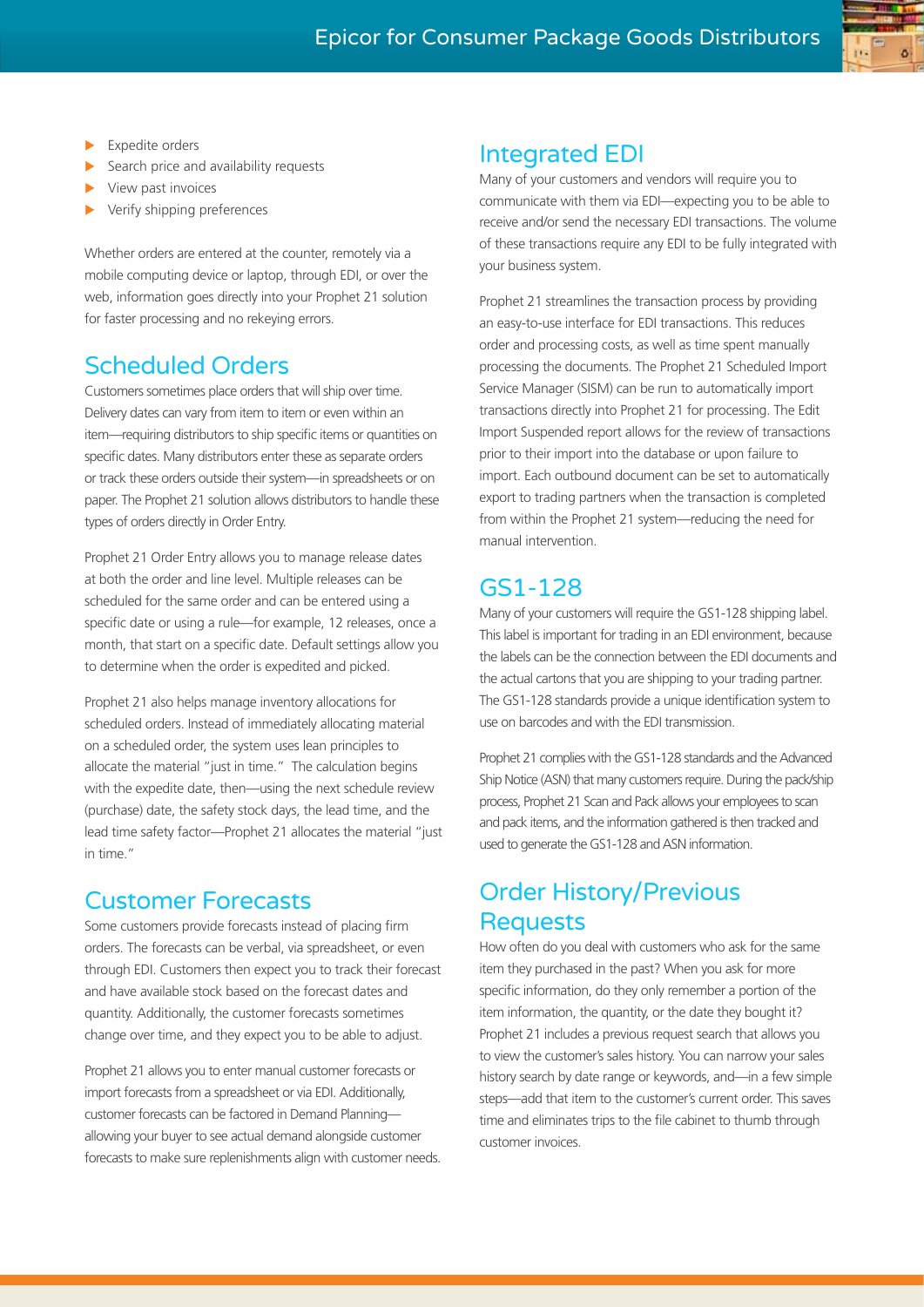#### Customer-Specific Pricing

You can probably count on your core customers to order certain products from your company on a regular basis. It makes sense for you to reward frequent customers and encourage return business by offering special pricing. When a manufacturer offers you a price break, you may even want to pass those savings on to your customers.

Prophet 21 delivers the flexibility to set prices as you see fit including offering select customers preferred pricing, offering pricing based on quantity breaks, and setting promotional pricing— helping you maintain your margins while meeting customer and competitive demands. You can even set start and end pricing dates on a customer, product, or product group basis to meet contractual obligations or for limited-time specials.

#### Contract Pricing

For many customers, you'll need to negotiate pricing down to the item level—establishing fixed, time-based net prices on a SKUby-SKU basis. Prophet 21 enables you to set up time-sensitive contract pricing for these customers. Contract pricing is fully integrated in Quote/Order Entry to ensure the customer gets the right contract price on each transaction. Additionally, starting and ending dates on contracts allow you to track when contracts are expiring and set up contracts that will automatically kick in on the starting date.

## Document Links

Epicor Prophet 21 offers a cost-effective, reliable alternative to space-consuming—and time-consuming—file cabinets full of paperwork. By giving you the ability to scan paper documents and link them to records within the system, Prophet 21 helps boost employee efficiency while cutting the time and expenses associated with maintaining traditional paper files.

Document links allow you to link maintenance and transaction records to any file on your network—from vendor invoices and customer purchase orders, to specifications and material safety data sheets (MSDS). You can even scan and save handwritten letters and faxed communications in the solution or link to emails that relate to specific orders. Because your employees will have better access to important customer and product information, service can improve. In addition, because they can email or fax the documentation directly from the Prophet 21 system, your employees can simply click on a link to those documents and send them instantly.

## Item Lead Time Management

Managing your supply chain is as important as managing your

customers. Your items typically have long lead times and are often produced overseas—requiring you to balance changing customer forecasts with your manufacturer's production schedule and shipping time. In many cases, you're planning 90, 120, or even 180 days ahead. Additionally, you need to manage actual demand alongside customer future forecasts—factoring all this information together into your requirements generation.

Prophet 21 includes Demand Requirements Planning (DRP) functionality. DRP is a forecasting feature that is designed to anticipate your stock needs of particular items on a time-phased inventory basis. This is especially useful for items with long lead times that require you to forecast your inventory far enough in advance to allow for the item's lead time. Additionally, DRP lets you visualize your forecast and availability in the future ensuring you know how much to buy and how to schedule an incoming purchase order.

### Lot Tracking

Tracking item lots from origin through final shipment is a critical task that many distributors must manage each day. Customers often demand to know when, where, by whom, and to what specifications a product was made—and want you to provide documentation detailing each step of any process. Without the right tools and technology, managing these processes can easily overwhelm even the most organized businessperson. Fortunately, Epicor Prophet 21 simplifies lot tracking by making it easier for distributors to manage the most complex products and processes.

Prophet 21 allows you to assign limitless attributes to each lot enabling you to determine exactly which data you associate with each item. Many distributors might also need to keep information about a product's genealogy from manufacturers and suppliers, so Prophet 21 makes it easy to record this type of information.

Some customers—like those in the aerospace, automotive, and medical industries—may require that you send specifications and/or certifications related to the lot they purchase, while others may not want such detailed information. Prophet 21 lets you customize records to match customers' documentation needs and will automatically print, fax, or email the information with packing slips, invoices, or other pieces of correspondence.

## Serial Number Tracking

Important for recalls and record-keeping purposes, tracking serial numbers can be a big part of your business. Prophet 21 allows you to record the serial numbers on any item in your warehouse and offers flexibility in how you track this information. For example, you can record item serial numbers as they enter your business to produce detailed inventory reports, or you can record serial numbers when items leave.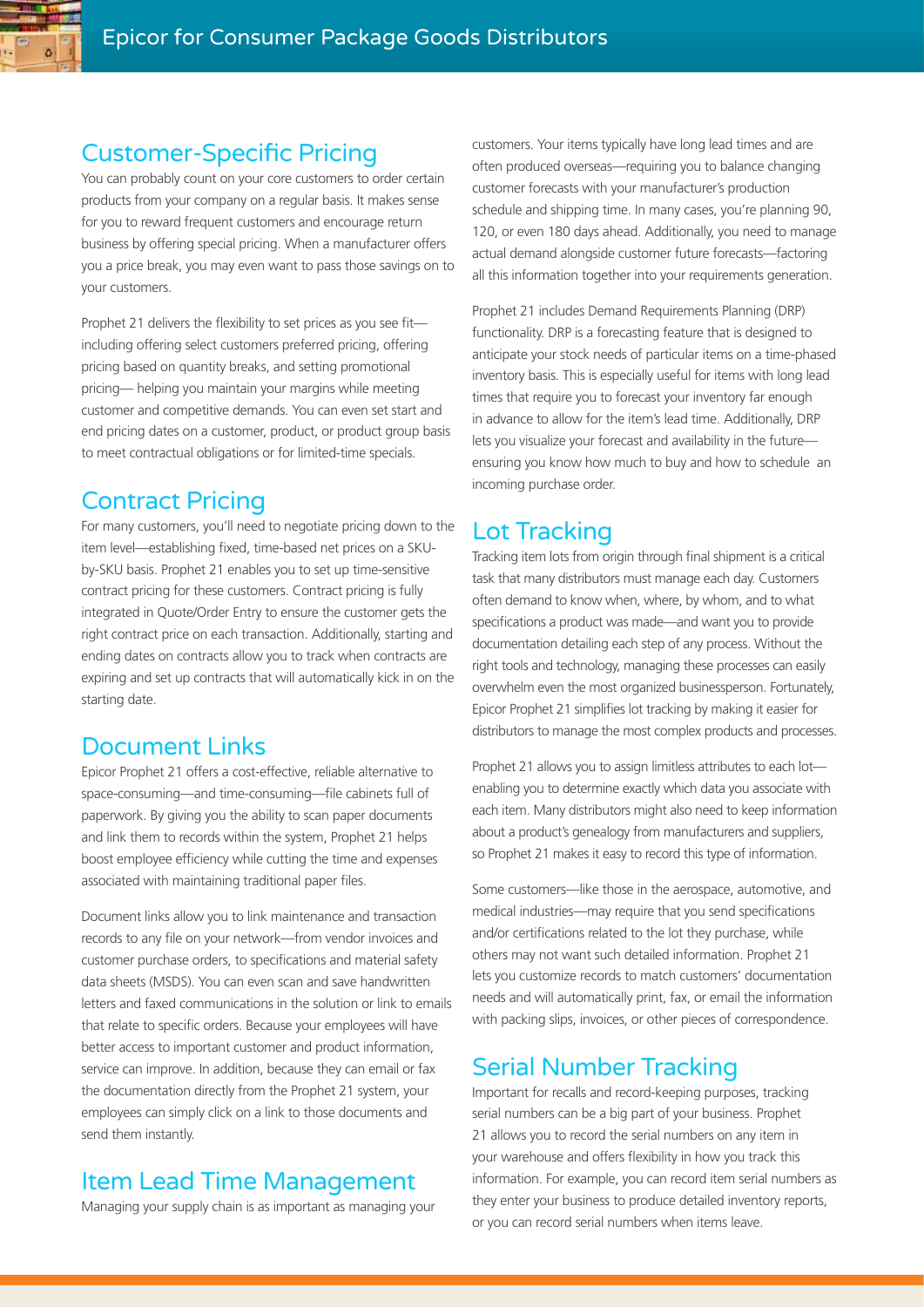#### Landed Costs

As more and more distributors acquire material from overseas sources, the process of determining the actual cost of an item becomes increasingly difficult. With inbound and outbound handling costs, freight and broker charges, and international taxes to consider, calculating the total cost of an item means understanding and properly calculating landed costs. Landed cost is the end cost of an internationally shipped item—including freight, duties, taxes, insurance, purchase price, and other costs. Since all of these factors affect the value of the item, it's important for businesses to be able to estimate and tally the full landed cost of any item they sell and ship.

The overseas tracking and landed cost functionality provided by Prophet 21 tracks and calculates each of these variables throughout the supply chain—from the manufacturer, to your receiving department, to your customer's door—to ensure that you never undercharge for an item—no matter the cost of sourcing the product.

### Vessel and Container Tracking

With so many distributors acquiring material from overseas sources, tracking shipping containers and vessels has become increasingly important. A container may house a single purchase order or have material from multiple purchase orders—from various vendors—all shipped together. Updating shipping dates and estimated arrival dates for all the purchase orders can be incredibly laborious. You need a system that allows you to link purchase orders to containers and containers to vessels.

The Prophet 21 solution includes functionality to help you track container and vessel information. When receiving material from overseas, you can update your purchase order information while the material is in transit—tracking container, updated quantity, and vessel information such as ship name, the date it accepted your cargo, and the date it left port. By receiving stage delivery information, you can adjust your expected delivery dates to be more accurate and better manage your purchasing requirements.

The ship information also allows you to see where any delays are for accountability purposes. Changing the estimated arrival date on a vessel updates all the associated containers and purchase order lines. Additionally, Prophet 21 allows you to receive all the items in a container—regardless of the purchase order. This streamlines the receipt and put-away process to get the items on your shelves as fast as possible.

#### Multiple Currency

Many overseas vendors expect you to pay in their local currency. You need to do a currency conversion for quoted prices when your buyer is generating a purchase order, for the cost at receipt, for the resulting invoice, and the payment. To ensure financial statements are accurate, you need an ERP system that includes multicurrency functionality.

Prophet 21 allows you to track multiple currencies in both the quote-to-cash and procure-to-pay processes. Additionally, General Ledger (GL) accounts can be seen in both home and foreign currency. Accounts that hold foreign and home values for transactions that occur in a foreign currency can to be restated in their home currency value at the end of each month—based on an end-of-month exchange rate. This keeps the balance sheet accurate and ensures they properly reflect actual values at the end of each month. This is vital because banks, investors, and lending institutions require this information to determine credit worthiness. This process not only makes updating the values of your accounts with foreign balances easier, but it also automates the posting process so that your financial information all remains in synch.

### Customer/Vendor-Managed Inventory

Many distributors now offer to manage storerooms and stock bins and determine usage for their customers. This service is gaining momentum as one of the most important value-added services a distributor can offer. If performed manually, this process can be incredibly tedious, time-consuming, and inaccurate. However, with the right tools, it can lead to increased sales, better inventory control, and satisfied customers.

Epicor Prophet 21 allows you to manage any customer's inventory through either consignment—when you keep your stock in their warehouses—or through bin management—when you regularly replenish SKUs at their locations. You can schedule blanket releases, track what inventory is with which customer, and monitor usage trends to determine how much stock you need to carry to satisfy needs. Cycle counting features can confirm that inventory counts are accurate—both at your company as well as at customer locations—and lot and serial number tracking permits you to track stock and ensure well-organized inventory rotations. With the scalability and flexibility of your Prophet 21 system, you will have the capability to manage numerous customers' stockrooms.